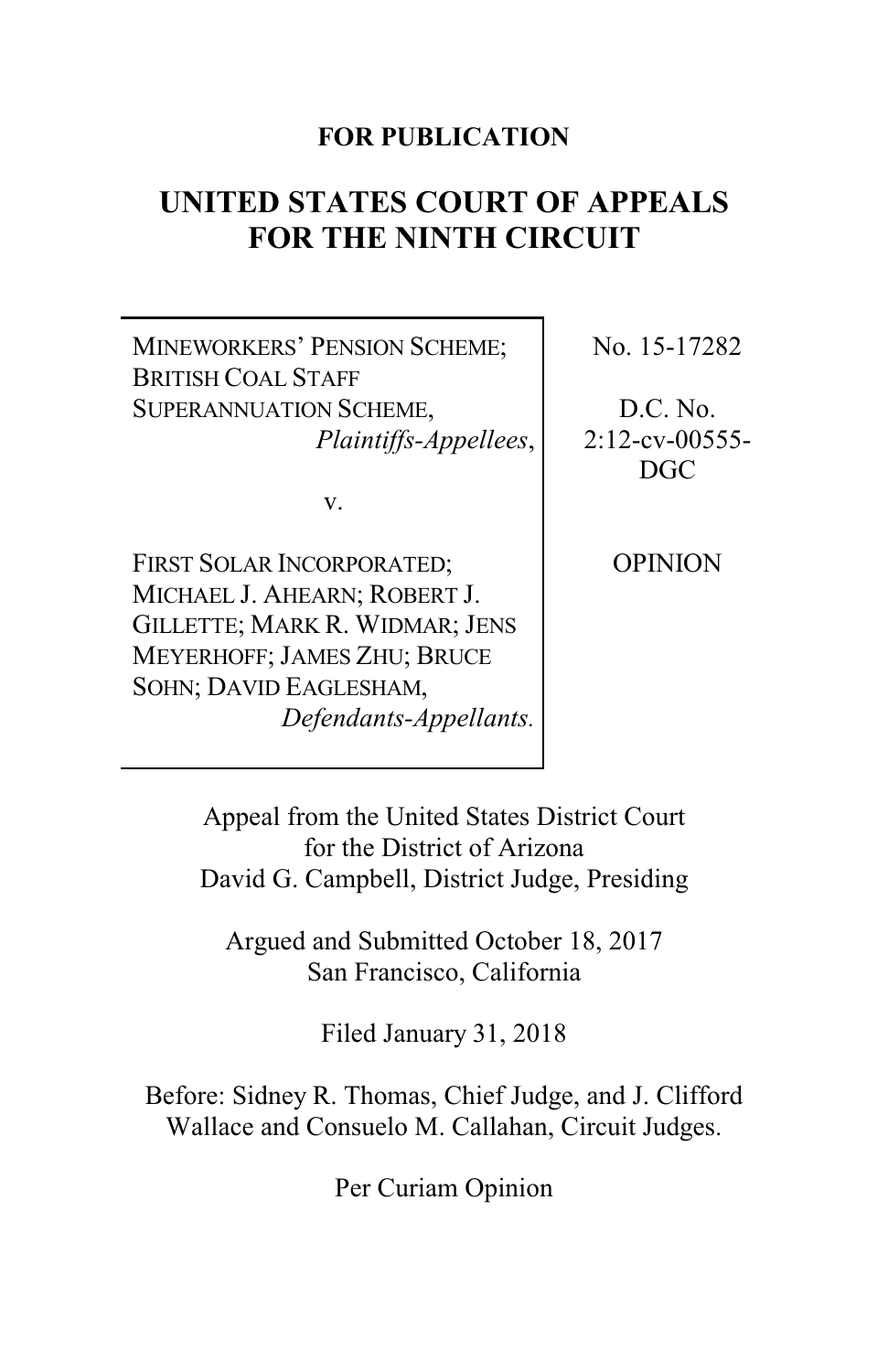# **SUMMARY\***

### **Securities Fraud**

The panel affirmed the district court's denial in part of defendants' motion for summary judgment in an action under the Securities Exchange Act of 1934.

The panel held that a general proximate cause test is the correct test for loss causation under the Act, and there is no requirement that the defendant's fraud have been revealed to the market.

## **COUNSEL**

Jordan Eth (argued), Paul Flum, Judson E. Lobdell, and James R. Sigel, Morrison & Foerster LLP, San Francisco, California; Joseph N. Roth, Osborn Maledon P.A., Phoenix, Arizona; for Defendants-Appellants.

Luke O. Brooks (argued), Jason A. Forge, Daniel S. Drosman, and Michael J. Dowd, Robbins Geller Rudman & Dowd LLP, San Diego, California; Matthew S. Melamed, Andrew S. Love, and Susan K. Alexander, Robbins Geller Rudman & Dowd LLP, San Francisco, California; for Plaintiffs-Appellees.

**<sup>\*</sup>** This summary constitutes no part of the opinion of the court. It has been prepared by court staff for the convenience of the reader.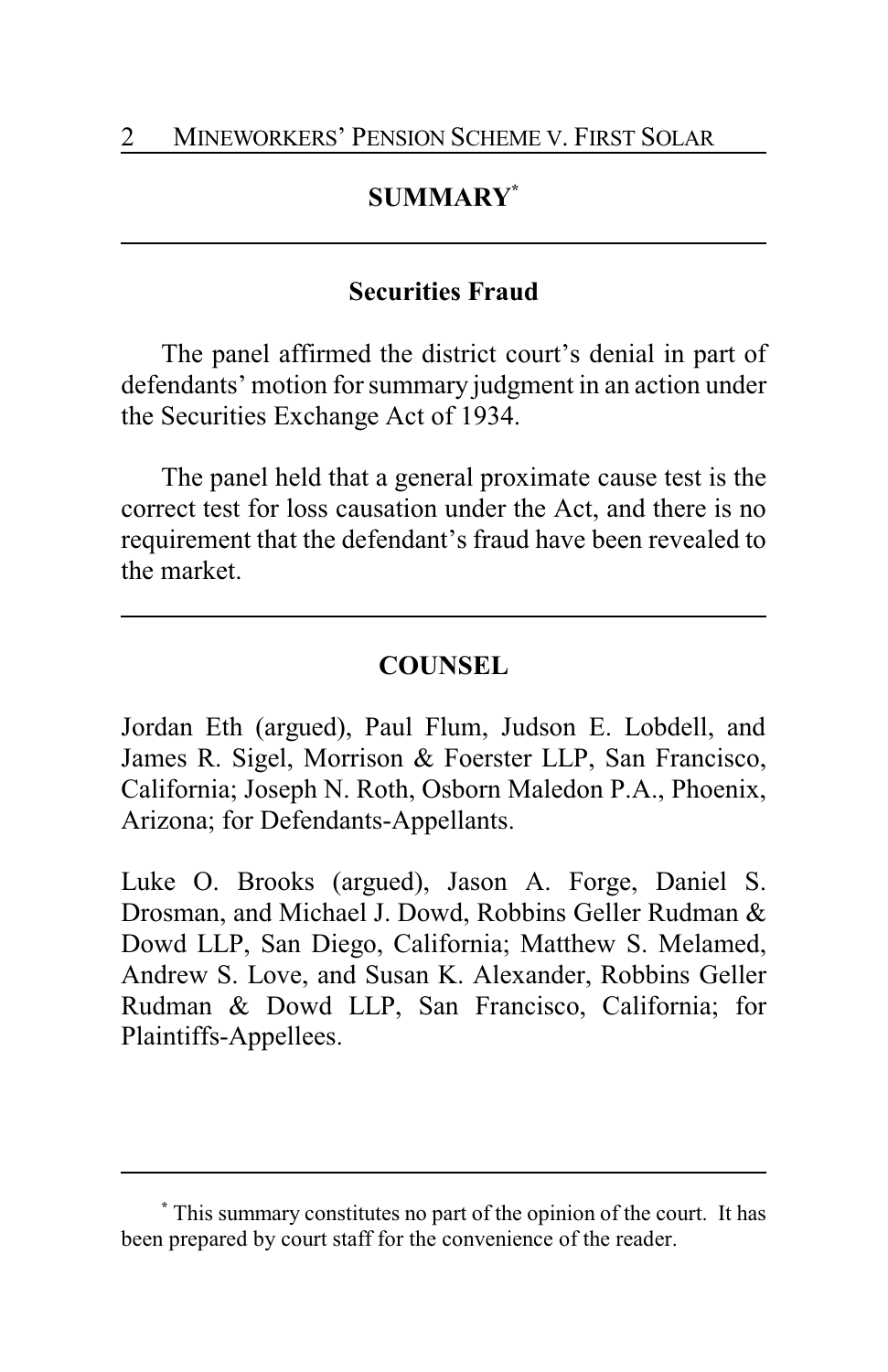#### **OPINION**

#### PER CURIAM:

We consider the question certified by the district court for interlocutory appeal under 28 U.S.C. § 1292(b)**<sup>1</sup>** as to the correct test for loss causation under the Securities Exchange Act of 1934. We conclude that a general proximate cause test—the test ultimately applied by the district court—is the proper test.

I

First Solar, Inc., is one of the world's largest producers of photovoltaic solar panel modules. The Plaintiffs represent purchasers of First Solar, Inc.'s publicly traded securities between April 30, 2008 and February 28, 2012 ("the Class Period"). Plaintiffs allege that, during the Class Period, First Solar discovered a manufacturing defect causing field power loss and a design defect causing faster power loss in hot climates. Plaintiffs allege that First Solar wrongfully concealed these defects, misrepresented the cost and scope of

<sup>&</sup>lt;sup>1</sup> "A non-final order may be certified for interlocutory appeal where it 'involves a controlling question of law as to which there is substantial ground for difference of opinion' and where 'an immediate appeal from the order may materially advance the ultimate termination of the litigation.'" *Reese v. BP Exploration (Alaska)Inc.*, 643 F.3d 681, 687–88 (9th Cir.2011) (quoting 28 U.S.C. § 1292(b)). "A substantial ground for difference of opinion exists where reasonable jurists might disagree on an issue's resolution . . . ." *Id.* at 688. Given these standards and the posture of the case, we are satisfied that the district court and the motions panel of this court properly determined that certification was appropriate in this case.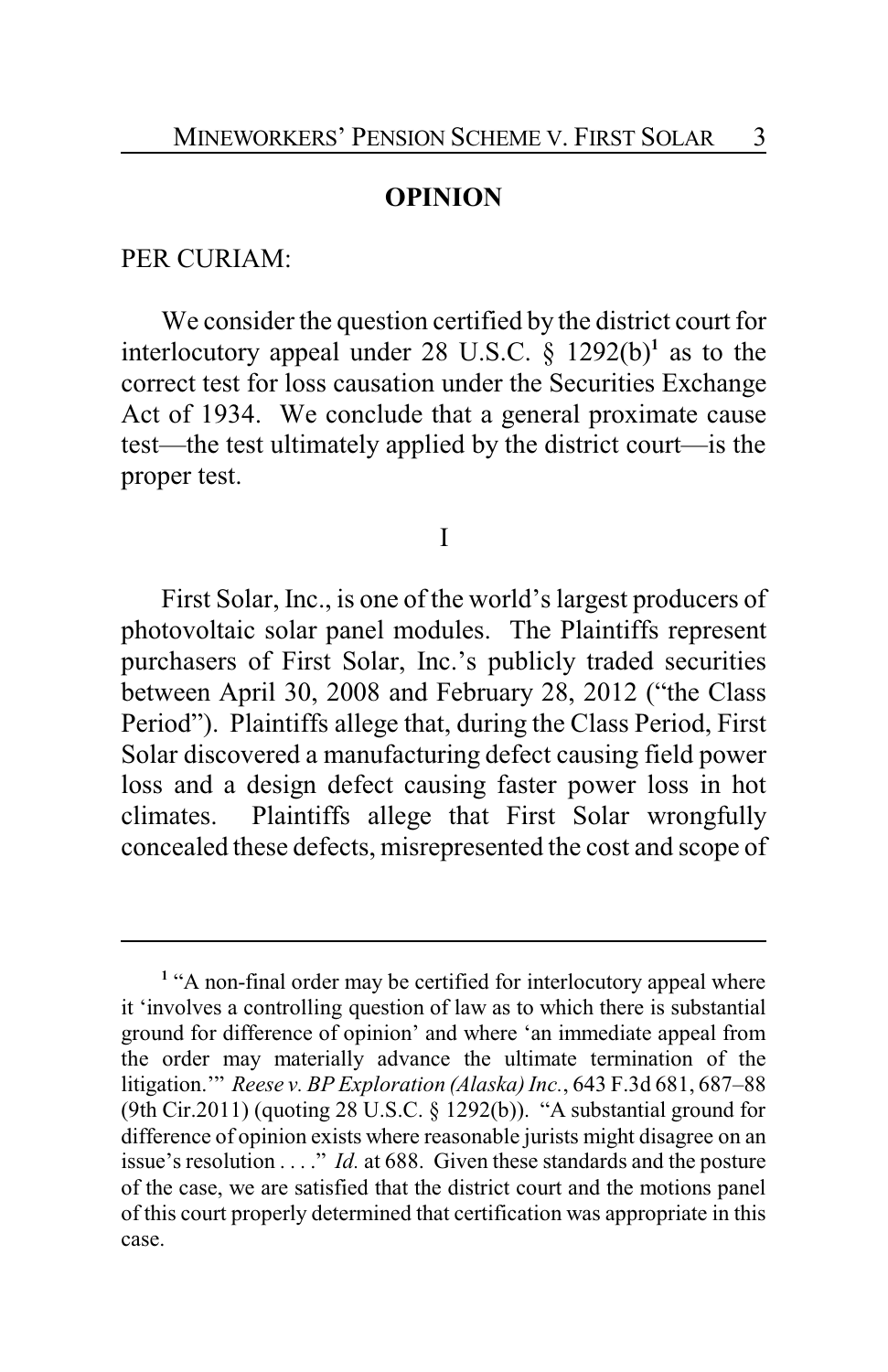the defects, and reported false information on their financial statements.

During the Class Period, First Solar's stock fell from nearly \$300 per share to nearly \$50 per share. The individually named Defendants, who are First Solar officers and executives, purchased or sold First Solar stock during the Class Period. Steep declines in First Solar's stock, beginning on July 29, 2010, followed the release of quarterly financial disclosures reporting the defects and associated costs, the departure of First Solar's CEO, and disappointing financial results.

Plaintiffs sued First Solar and its officers, alleging violations of §§ 10(b) and 20(a) of the Securities Exchange Act of 1934 and Securities Exchange Commission Rule 10b-5. They allege that Defendants engaged in several acts of fraud, including wrongfully concealing product defects, misrepresenting the cost and scope of the defects, and reporting false information on financial statements. Plaintiffs allege that when First Solar later disclosed product defects and attendant financial liabilities to the market, First Solar's stock price fell, resulting in Plaintiffs' economic loss.

Defendants filed a motion for summary judgment on all claims. The district court granted Defendants' motion in part and denied in larger part, holding that Plaintiffs advanced triable issues of material fact on several claims. However, the district court stayed the action because it perceived two competing lines of case law in the Ninth Circuit regarding loss causation.

According to the district court, one line of cases represents the rule that "drawing a causal connection between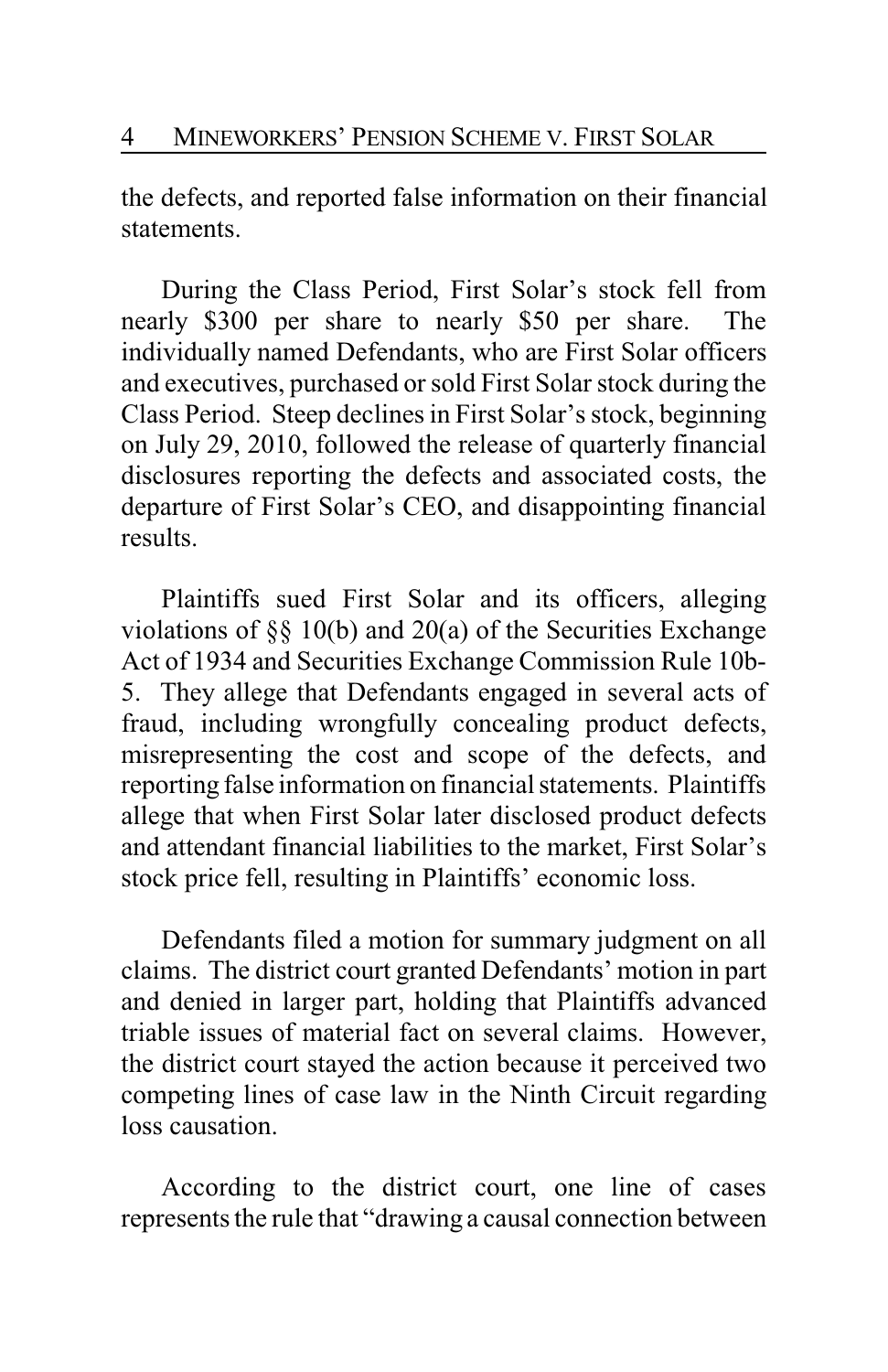the *facts* misrepresented and the plaintiff's loss will satisfy loss causation." These cases are *Nuveen Municipal High Income Opportunity Fund v. City of Alameda*, 730 F.3d 1111 (9th Cir. 2013); *Berson v. Applied Signal Technology, Inc.*, 527 F.3d 982 (9th Cir. 2008); and *In re Daou Systems Inc.*, 411 F.3d 1006 (9th Cir. 2005). The court interpreted a second group of cases to adopt a "more restrictive view," in which "[s]ecurities fraud plaintiffs can recover only if the market learns of the defendants' fraudulent practices. It is not enough that plaintiffs are injured by the consequences of those practices." These cases are *Oregon Public Employees Retirement Fund v. Apollo Group Inc.*, 774 F.3d 598 (9th Cir. 2014); *Loos v. Immersion Corp.*, 762 F.3d 880 (9th Cir. 2014); *In re Oracle Corp. Securities Litigation*, 627 F.3d 376 (9th Cir. 2010); and *Metzler Investment GMBH v. Corinthian Colleges, Inc.*, 540 F.3d 1049 (9th Cir. 2008).

After considering circuit law, the district court applied the following loss causation test: "A plaintiff can satisfy loss causation by showing that the defendant misrepresented or omitted the *very facts*that were a substantial factor in causing the plaintiff's economic loss." *Nuveen*, 730 F.3d at 1120 (internal quotation marks omitted). The court certified the following question for interlocutory appeal under 28 U.S.C. § 1292(b):

> [W]hat is the correct test for loss causation in the Ninth Circuit? Can a plaintiff prove loss causation by showing that the very facts misrepresented or omitted by the defendant were a substantial factor in causing the plaintiff's economic loss, even if the fraud itself was not revealed to the market (*Nuveen*, 730 F.3d at 1120), or must the market actually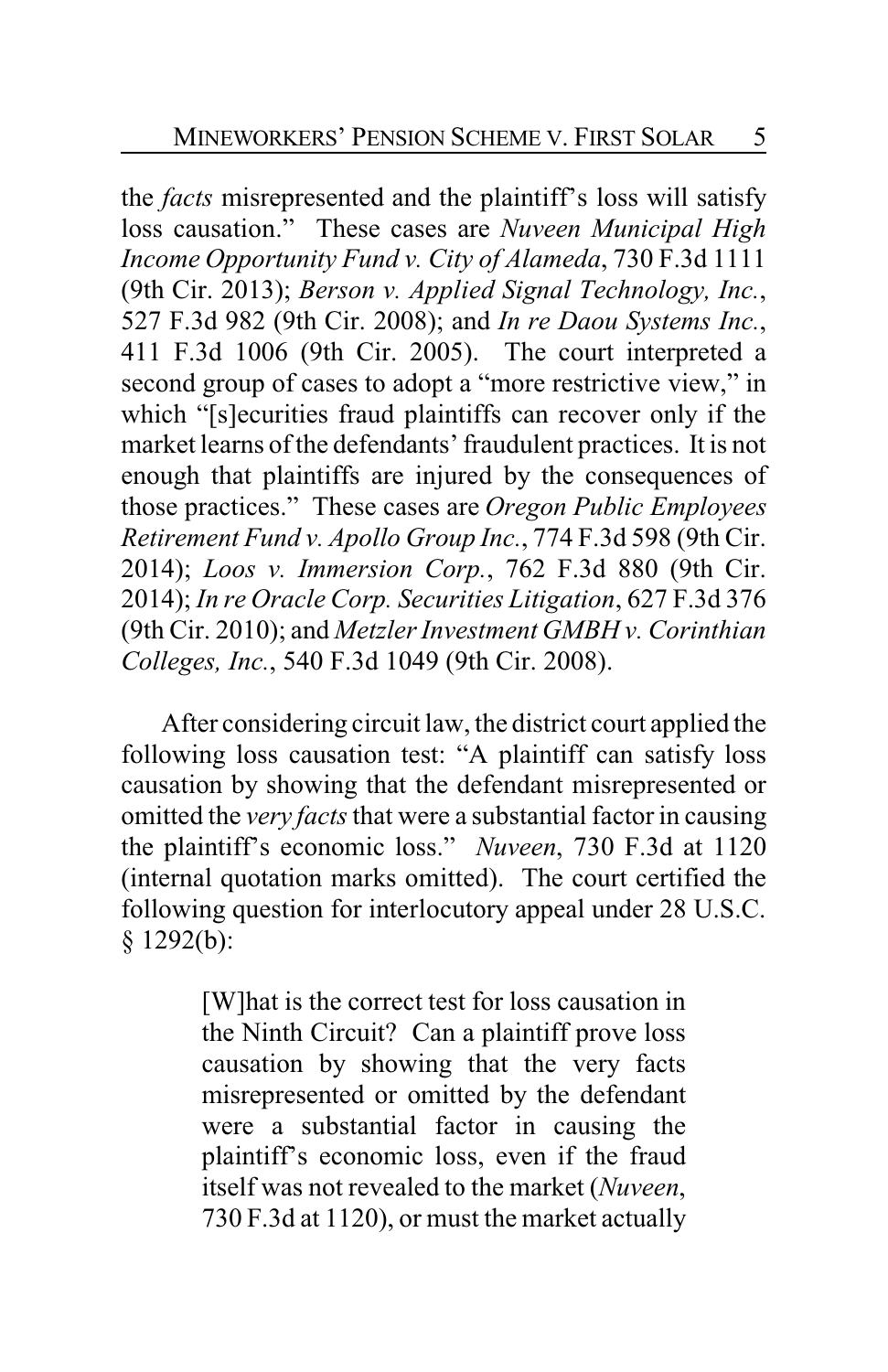learn that the defendant engaged in fraud and react to the fraud itself (*Oracle*, 627 F.3d at 392)?

#### II

The Securities Exchange Act of 1934, codified at 15 U.S.C. § 78a *et seq.*, imposes statutory requirements on a judicially-implied private damages action rooted in common law tort actions for deceit and misrepresentation. *Dura Pharm., Inc. v. Broudo*, 544 U.S. 336, 341 (2005). The Act defines "loss causation" as the plaintiff's "burden of proving that the act or omission of the defendant alleged to violate this chapter caused the loss for which the plaintiff seeks to recover damages." 15 U.S.C. § 78u-4(b)(4). This inquiry requires no more than the familiar test for proximate cause. *Dura*, 544 U.S. at 346; *accord Lloyd v. CVB Fin. Corp.*, 811 F.3d 1200, 1210 (9th Cir. 2016); *Loos*, 762 F.3d at 887; *Oracle*, 627 F.3d at 394; *Daou*, 411 F.3d at 1025. To prove loss causation, plaintiffs need only show a "causal connection" between the fraud and the loss, *Nuveen*, 730 F.3d at 1119; *Daou*, 441 F.3d at 1025, by tracing the loss back to "the very facts about which the defendant lied," *Nuveen*, 730 F.3d at 1120. "Disclosure of the fraud is not a sine qua non of loss causation, which may be shown even where the alleged fraud is not necessarily revealed prior to the economic loss." *Id.*

Our most recent decision on loss causation, *Lloyd*, was published after the district court's order and clarifies the applicable rule. In *Lloyd*, the plaintiffs pleaded loss causation by alleging that defendant CVB's fraudulent conduct led to a subpoena, and that when the market learned of the subpoena, the stock price dropped as a market reaction.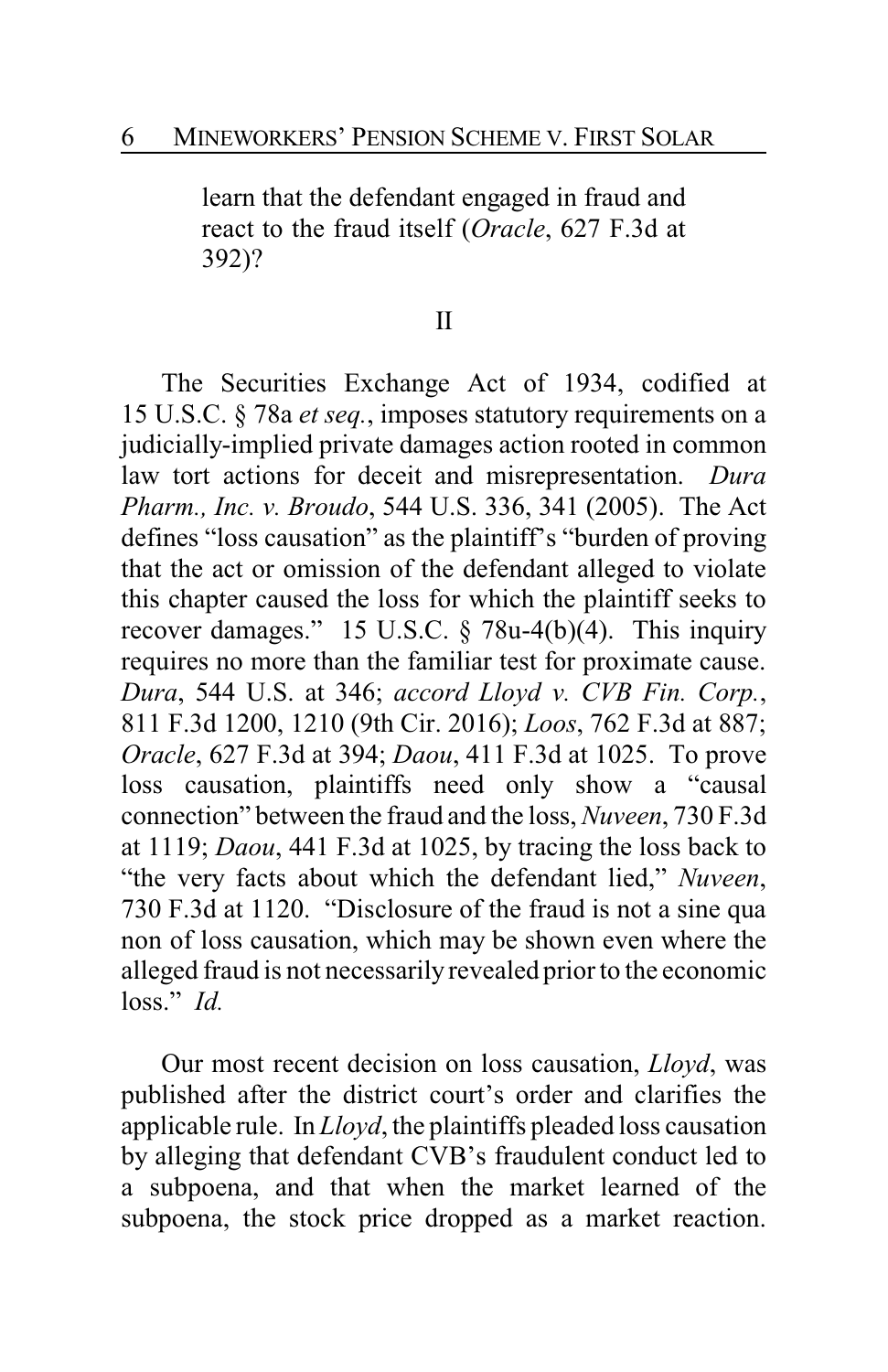811 F.3d at 1210–11. We explained that "loss causation is a 'context-dependent' inquiry as there are an 'infinite variety' of ways for a tort to cause a loss." *Id.* at 1210 (citing *Assoc'd Gen. Contractors of Cal., Inc. v. Cal. State Council of Carpenters*, 459 U.S. 519, 536 (1983)) (internal citation omitted). "Because loss causation is simply a variant of proximate cause, the ultimate issue is whether the defendant's misstatement, as opposed to some other fact, foreseeably caused the plaintiff's loss." *Id.* (citing *Dura*, 544 U.S. at 343–46) (internal citation omitted). In *Lloyd*, though the plaintiffs pleaded that the market understood the subpoena to be a revelation of fraud, *id.* at 1210–11, we did not suggest that this path is the only way to satisfy loss causation. Indeed, we affirmed the opposite: the plaintiffs simply "adequately pleaded 'a causal connection between the material misrepresentation and the loss.'" *Id.* at 1211 (quoting *Dura*, 544 U.S. at 342).

The cases that the district court cites for the proposition of a more restrictive test should be understood as fact-specific variants of the basic proximate cause test, as clarified by *Lloyd*. Revelation of fraud in the marketplace is simply one of the "infinite variety" of causation theories a plaintiff might allege to satisfy proximate cause. *Id.* at 1210. When plaintiffs plead a causation theory based on market revelation of the fraud, this court naturally evaluates whether plaintiffs have pleaded or proved the facts relevant to their theory. *E.g.*, *Metzler*, 540 F.3d at 1059, 1063 (holding that plaintiffs failed to plead loss causation where plaintiffs' theorywas that "Corinthian's fraud was revealed to the market, causing Metzler's losses" but "[t]he TAC does not allege that the June 24 and August 2 announcements disclosed—or even suggested—[the fraudulent activities] to the market"). But our approval of one theory should not imply our rejection of